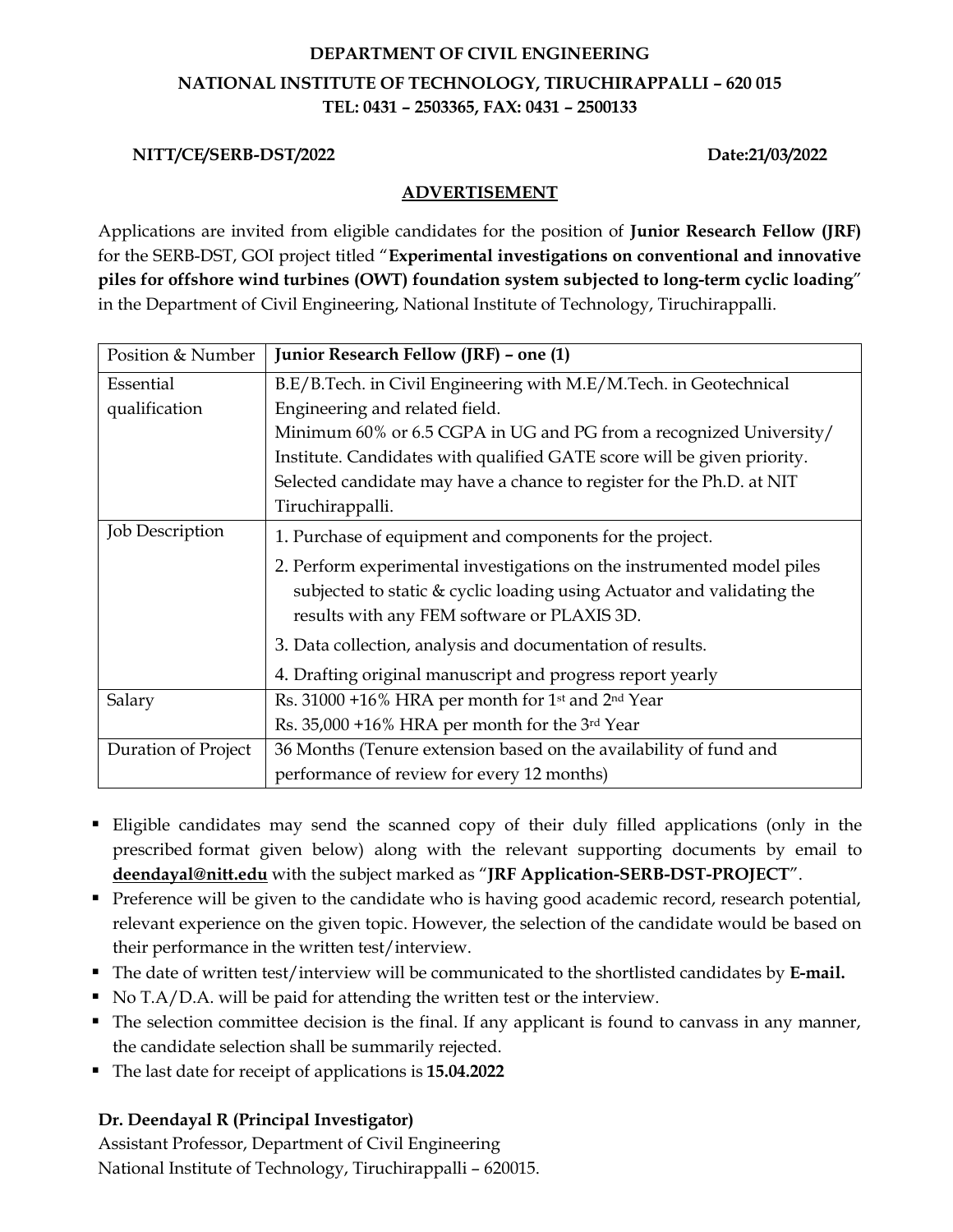## OFFICE OF THE DEAN (R & C), NIT, TIRUCHI **RECRUITMENT OF TEMPORARY PROJECT STAFF - APPLICATION FOR THE POST OF JRF**

For Office Use only

Serial Number allotted to the Applicant ……………………………

Signature of the Application Screening Committee Chairman

## **APPLICATION FOR THE POST OF JRF**

| 1. Name of the Candidate in full                                                            |                                            |                |                  |         |            |  |
|---------------------------------------------------------------------------------------------|--------------------------------------------|----------------|------------------|---------|------------|--|
| 2. Nationality                                                                              |                                            |                |                  |         |            |  |
| 3. Mother Tongue                                                                            |                                            |                |                  |         |            |  |
| 4. Date of Birth                                                                            |                                            |                | Date             | Month   | Year       |  |
| 5. Sex                                                                                      |                                            |                | Male / Female    |         |            |  |
| 6. Marital Status                                                                           |                                            |                | Married / Single |         |            |  |
| SC / ST / OBC /<br>7. Category                                                              |                                            | Please specify |                  |         |            |  |
| General                                                                                     |                                            |                |                  |         |            |  |
| 8. Address for communication with Mobile                                                    |                                            |                |                  |         |            |  |
| number and E Mail ID                                                                        |                                            |                |                  |         |            |  |
| 9. Project Title                                                                            |                                            |                |                  |         |            |  |
| 10. Name of the Post applied for                                                            |                                            |                |                  |         |            |  |
| 11. Advertisement Number with Date                                                          |                                            |                |                  |         |            |  |
| Academic Career: Enclose photocopies of the qualifying degree certificates and mark sheets/ |                                            |                |                  |         |            |  |
| grade cards showing the percentage of marks or CGPF from HSC onwards                        |                                            |                |                  |         |            |  |
| Name of Exam                                                                                | School /                                   | Board/         | <b>Broad</b>     | Year of | % of marks |  |
|                                                                                             | University                                 | University     | subjects of      | Passing | /GCPA      |  |
|                                                                                             |                                            |                | study            |         |            |  |
| S.S.L.C                                                                                     |                                            |                |                  |         |            |  |
| H.S.C                                                                                       |                                            |                |                  |         |            |  |
| Graduation                                                                                  |                                            |                |                  |         |            |  |
| Post-Graduation                                                                             |                                            |                |                  |         |            |  |
| PhD<br>$\mathbf{A}$ $\mathbf{B}$ $\mathbf{A}$                                               | $\mathbf{r} = \mathbf{r} \cdot \mathbf{r}$ |                |                  |         |            |  |

**12. Enclose self-attested Xerox copies**

Paste here your recent passport size color Photograph